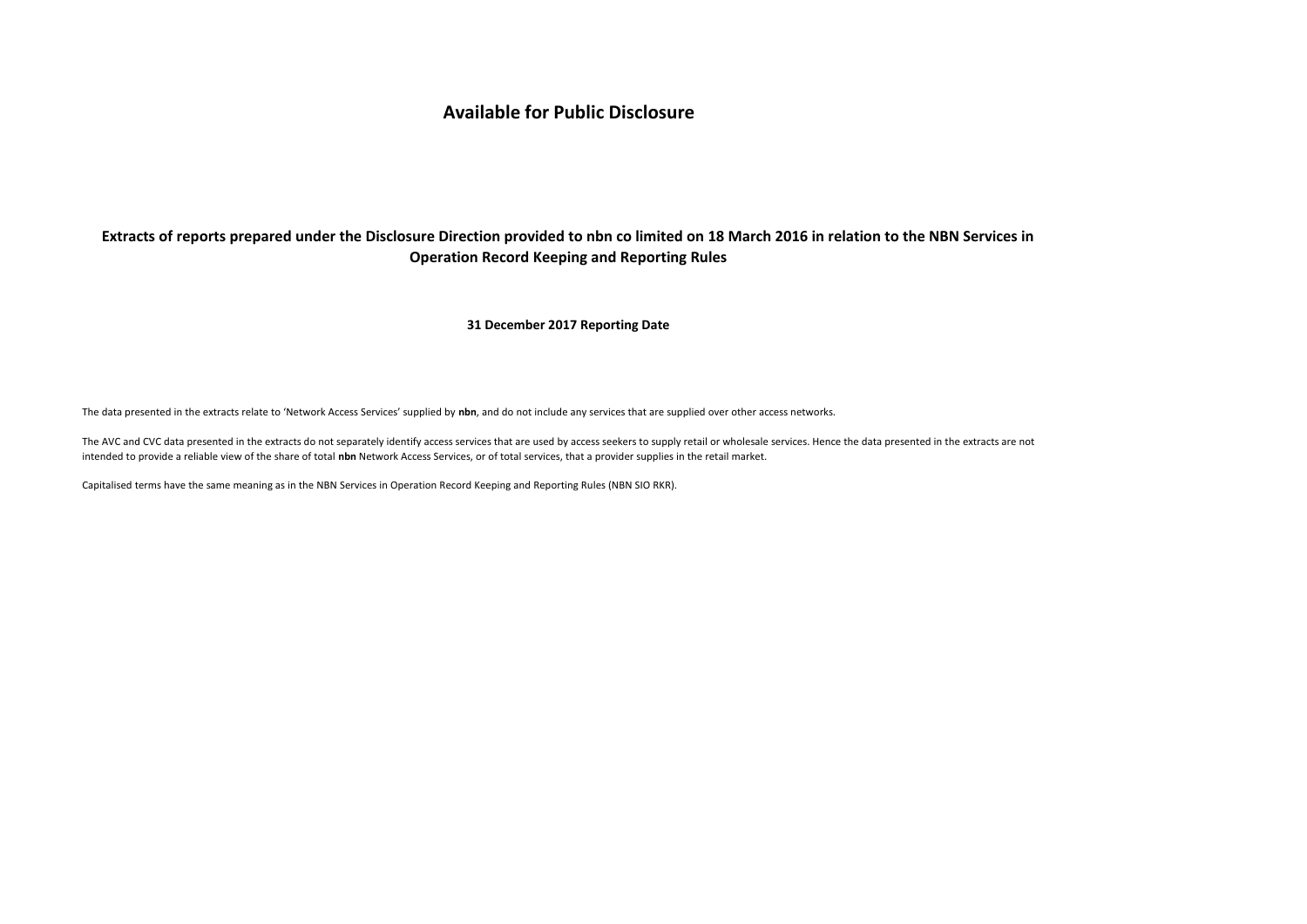|                |              | <b>FTTP</b>      |                     | <b>FTTB</b>  | <b>FTTN</b>        |                 |              | <b>HFC</b>    | <b>Wireless</b>    |               | <b>Satellite</b> |            |
|----------------|--------------|------------------|---------------------|--------------|--------------------|-----------------|--------------|---------------|--------------------|---------------|------------------|------------|
| <b>Class</b>   | Tier (Mbps)  | <b>SIO</b>       | Tier (Mbps)         | <b>SIO</b>   | Tier (Mbps)        | <b>SIO</b>      | Tier (Mbps)  | <b>SIO</b>    | <b>Tier (Mbps)</b> | <b>SIO</b>    | Tier (Mbps)      | <b>SIO</b> |
|                | 0.15         | 880,324 0.15     |                     | 58,250 0.15  |                    | 1,164,208 0.15  |              | 379,806 0.15  |                    | 115,856 0.15  |                  | 19,818     |
|                | 0.3          | 18,414 0.3       |                     | 1,707 0.3    |                    | 19,834 0.3      |              | $1,616$ 0.3   |                    | 87            |                  |            |
|                | 0.5          | $5,592$ 0.5      |                     | $419$ 0.5    |                    | 4,714 0.5       |              | 142           |                    |               |                  |            |
| $\mathbf{1}$   |              | $1.215$ 1        |                     | 651          |                    | 206 1           |              | 33            |                    |               |                  |            |
|                |              | $10\overline{2}$ |                     |              | 0 <sub>2</sub>     |                 | 2 2          | $\mathbf 0$   |                    |               |                  |            |
|                |              | 265              |                     |              | 5                  | 175             |              | $\Omega$      |                    |               |                  |            |
|                | <b>Total</b> | 905,581 Total    |                     | 60,442 Total |                    | 1,188,981 Total |              | 381,597 Total |                    | 115,943 Total |                  | 19,818     |
|                | 5            | $2,055$ 5        |                     | 258 5        |                    | 1,583           |              |               |                    |               |                  |            |
|                | 10           | 254 10           |                     |              | 2710               | 180             |              |               |                    |               |                  |            |
|                | 20           | 93 20            |                     |              | 6 20               | 26              |              |               |                    |               |                  |            |
|                | 30           |                  |                     |              |                    |                 |              |               |                    |               |                  |            |
|                | 40           | 17               |                     |              |                    |                 |              |               |                    |               |                  |            |
| $\overline{2}$ | 50           |                  |                     |              |                    |                 |              |               |                    |               |                  |            |
|                | 60           | $\Omega$         |                     |              |                    |                 |              |               |                    |               |                  |            |
|                | 170          | $\Omega$         |                     |              |                    |                 |              |               |                    |               |                  |            |
|                | 80           | ΩI               |                     |              |                    |                 |              |               |                    |               |                  |            |
|                | 90           | $\cap$           |                     |              |                    |                 |              |               |                    |               |                  |            |
|                | 100          | $\Omega$         |                     |              |                    |                 |              |               |                    |               |                  |            |
|                | <b>Total</b> | 2,435 Total      |                     |              | 291 Total          | 1.789           |              |               |                    |               |                  |            |
|                | 12/1         | 380,264 12/1     |                     | 32,574 12/1  |                    | 409,766 12/1    |              | 135,394 12/1  |                    | 36,997 12/1   |                  | 27,499     |
|                | 25/5         | 566,652 25/5     |                     | 38.136 25/5  |                    | 862,475 25/5    |              | 181,042 25/5  |                    | 163,588 25/5  |                  | 55,076     |
|                | 25/10        |                  | 11,249 25/5-10      |              | 710 25/5-10        |                 | 5,455 25/10  | 279           |                    |               |                  |            |
|                | 50/20        |                  | 49,354 25-50/5-20   |              | 2,822 25-50/5-20   |                 | 58,190 50/20 |               | 32,704 25-50/5-20  | 15,889        |                  |            |
| $\Delta$       | 100/40       |                  | 195,600 25-100/5-40 |              | 11,856 25-100/5-40 | 131,559 100/40  |              | 61,833        |                    |               |                  |            |
|                | 250/100      | 159              |                     |              |                    |                 |              |               |                    |               |                  |            |
|                | 500/200      | 11               |                     |              |                    |                 |              |               |                    |               |                  |            |
|                | 1000/400     | 173              |                     |              |                    |                 |              |               |                    |               |                  |            |
|                | <b>Total</b> | 1,203,462 Total  |                     | 86,098 Total |                    | 1,467,445 Total |              | 411,252 Total |                    | 216,474 Total |                  | 82,575     |

# **Table 1 - Count of AVCs by Network Access Service, and by AVC traffic class and data transfer rate tier, 31 December 2017**

**Table 2 – Sum of contracted CVC capacity by State grouping and by CVC traffic class, 31 December 2017**

|                |        | <b>Class</b> |           |  |  |  |  |
|----------------|--------|--------------|-----------|--|--|--|--|
|                |        |              |           |  |  |  |  |
| <b>State</b>   | Mbps   | Mbps         | Mbps      |  |  |  |  |
| <b>NSW/ACT</b> | 27.640 | 5,515        | 1,759,150 |  |  |  |  |
| <b>QLD</b>     | 17,515 | 3,260        | 1,098,450 |  |  |  |  |
| SA/NT          | 6,945  | 1,345        | 490,200   |  |  |  |  |
| VIC/TAS        | 21,995 | 4,625        | 1,378,200 |  |  |  |  |
| <b>WA</b>      | 7,565  | 1,550        | 560,800   |  |  |  |  |
| <b>Total</b>   | 81.660 | 16,295       | 5,286,800 |  |  |  |  |

Notes:

1. CVCs are allocated to a State grouping based upon the State listed in respect of the CVCs in the report **nbn** provides to the ACCC pursuant to the NBN SIO RKR for the relevant calendar quarter.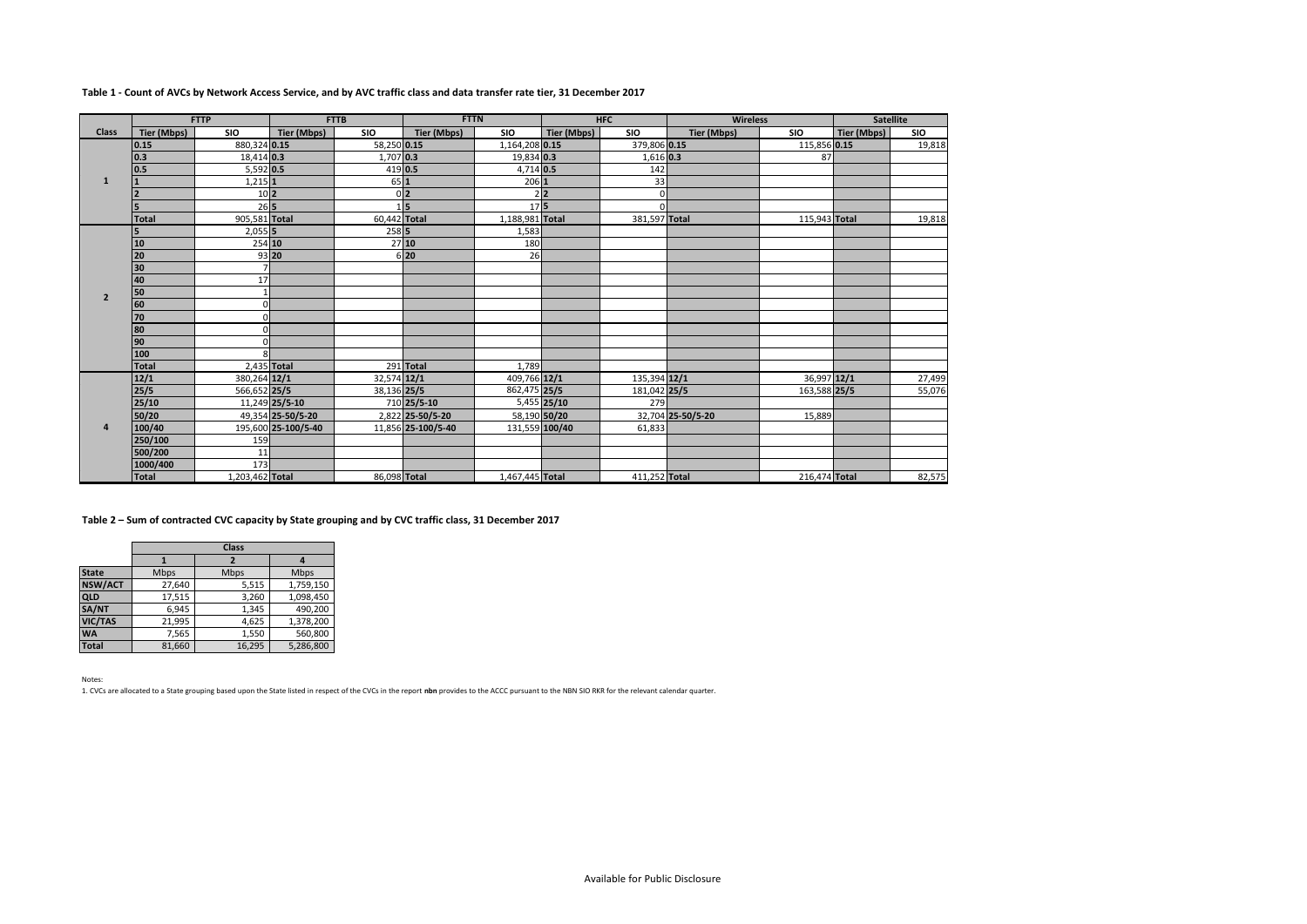# **Table 3 - Count of NBN Points of Interconnect (POIs) by count of NBN Access Seeker Groups present, 31 December 2017**

|                | <b>Listed POIs</b> | non-listed POIs |
|----------------|--------------------|-----------------|
| # Access       |                    |                 |
| <b>Seeker</b>  | #                  | #               |
| <b>Groups</b>  |                    |                 |
| 0              | 0                  | 0               |
| $\mathbf{1}$   | 0                  | 0               |
| $\overline{a}$ | 0                  | 0               |
| 3              | 0                  | 0               |
| 4              | 0                  | 0               |
| 5              | $\overline{7}$     | 0               |
| 6              | 33                 | $\overline{2}$  |
| 7              | 23                 | 0               |
| 8              | 35                 | $\mathbf{1}$    |
| 9              | 9                  | $\mathbf{1}$    |
| 10             | 8                  | $\mathbf{1}$    |
| 11             | 5                  | 0               |
| 12             | 0                  | 0               |
| 13             | 0                  | 0               |
| 14             | 0                  | 0               |
| 15             | 0                  | 0               |
| 16             | 0                  | 0               |
| 17             | $\mathbf{1}$       | 0               |
| $18+$          | 0                  | 0               |

#### Notes:

1. As defined in the Disclosure Direction, (clause 3) 'Listed POI' means a POI that is set out in the document titled "Listed Points of Interconnection - NBN Corporation", published by the ACCC on 2 November 2012.

2. For the purposes of this table, the 'non-Listed POIs' comprise the five interim POIs in Sydney, Melbourne, Brisbane, Adelaide and Perth.

3. An NBN Access Seeker Group is counted as being present at a POI if it has contracted CVC capacity at that POI.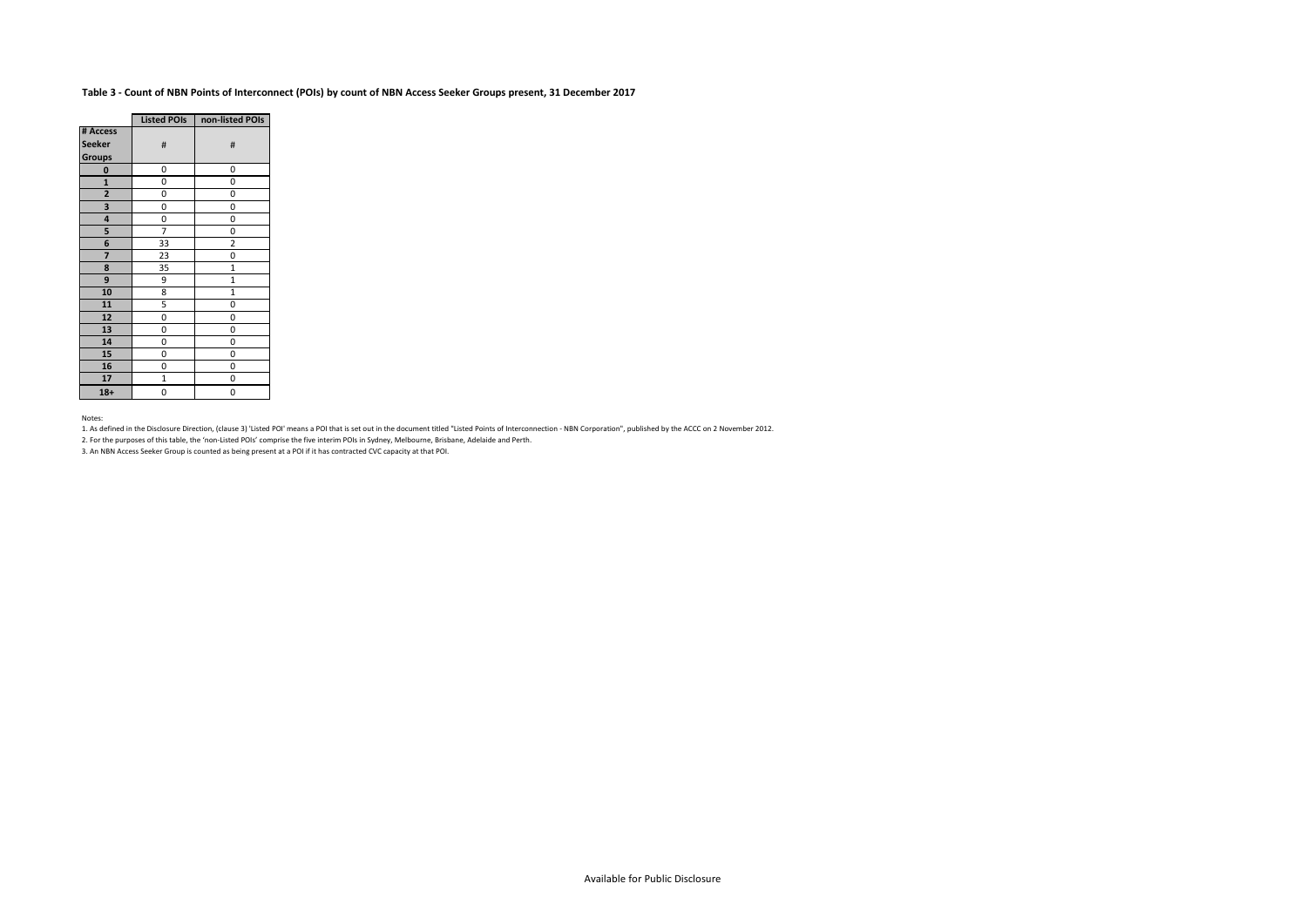## **Table 4 - Count of TC-4 AVCs by Network Access Service and by NBN Access Seeker Group, 31 December 2017**

|                                | <b>FTTP</b> |                                | <b>HFC</b> |                                     | <b>Satellite</b> |
|--------------------------------|-------------|--------------------------------|------------|-------------------------------------|------------------|
| <b>Access Seeker Group</b>     | <b>SIO</b>  | <b>Access Seeker Group</b>     | <b>SIO</b> | <b>Access Seeker Group</b>          | <b>SIO</b>       |
| <b>Telstra Corporation Ltd</b> | 547,008     | <b>Telstra Corporation Ltd</b> | 164,486    | Australian Private Networks Pty Ltd | 28.778           |
| <b>TPG</b>                     | 322.773     | Optus Networks Pty Ltd         | 107.190    | <b>SkyMesh Pty Ltd</b>              | 19.806           |
| <b>Optus Networks Pty Ltd</b>  | 188,424     | <b>TPG</b>                     | 100.954    | <b>TPG</b>                          | 10.737           |
| <b>Vocus Communications</b>    | 97.278      | <b>Vocus Communications</b>    | 27.240     | Harbour ISP Pty Ltd                 | 7,953            |
| Other Access Seekers           | 47.979      | Other Access Seekers           | 11.382     | <b>IPStar Australia Pty Ltd</b>     | 6,357            |
| Total                          | 1,203,462   | Total                          | 411,252    | <b>Other Access Seekers</b>         | 8.944            |

|                                | <b>FTTB</b> |
|--------------------------------|-------------|
| <b>Access Seeker Group</b>     | <b>SIO</b>  |
| <b>Telstra Corporation Ltd</b> | 36,448      |
| <b>TPG</b>                     | 26,305      |
| <b>Optus Networks Pty Ltd</b>  | 13,650      |
| <b>Vocus Communications</b>    | 6,708       |
| <b>Other Access Seekers</b>    | 2.987       |
| <b>Total</b>                   | 86.098      |

| Other Access Seekers           | 47.979      | <b>Other Access Seekers</b>    | 11,382          | <b>IPStar Australia Pty Ltd</b> | 6,357  |
|--------------------------------|-------------|--------------------------------|-----------------|---------------------------------|--------|
| Total                          | 1,203,462   | Total                          | 411,252         | <b>Other Access Seekers</b>     | 8,944  |
|                                |             |                                |                 | Total                           | 82,575 |
|                                | <b>FTTB</b> |                                |                 |                                 |        |
| Access Seeker Group            | <b>SIO</b>  |                                |                 |                                 |        |
| <b>Telstra Corporation Ltd</b> | 36,448      |                                | <b>Wireless</b> |                                 |        |
| <b>TPG</b>                     | 26.305      | <b>Access Seeker Group</b>     | <b>SIO</b>      |                                 |        |
| Optus Networks Pty Ltd         | 13,650      | <b>Telstra Corporation Ltd</b> | 118.842         |                                 |        |
| <b>Vocus Communications</b>    | 6.708       | <b>TPG</b>                     | 35.302          |                                 |        |
| Other Access Seekers           | 2,987       | <b>Optus Networks Pty Ltd</b>  | 22,363          |                                 |        |
| $T0$ tal                       | 96,009      | Vocus Communications           | <b>10 E7E</b>   |                                 |        |

|                                | <b>FTTN</b> |
|--------------------------------|-------------|
| <b>Access Seeker Group</b>     | <b>SIO</b>  |
| <b>Telstra Corporation Ltd</b> | 843,878     |
| <b>TPG</b>                     | 278,323     |
| <b>Optus Networks Pty Ltd</b>  | 152,797     |
| <b>Vocus Communications</b>    | 147,703     |
| <b>Other Access Seekers</b>    | 44.744      |
| otal                           | 1.467.445   |

| <b>IPG</b>                  | 20.3US      | <b>ACCESS SEEKET Group</b>     | טוכ     |
|-----------------------------|-------------|--------------------------------|---------|
| Optus Networks Pty Ltd      | 13.650      | <b>Telstra Corporation Ltd</b> | 118.842 |
| <b>Vocus Communications</b> | 6,708       | <b>TPG</b>                     | 35.302  |
| <b>Other Access Seekers</b> | 2.987       | <b>Optus Networks Pty Ltd</b>  | 22.363  |
| Total                       | 86.098      | <b>Vocus Communications</b>    | 18.575  |
|                             |             | <b>Other Access Seekers</b>    | 21.392  |
|                             | <b>FTTN</b> | Total                          | 216.474 |
| .                           | $- - -$     |                                |         |

Notes:

1. As defined in the Disclosure Direction, (clause 3) 'NBN Access Seeker Group' means two or more Access Seekers which are acquiring Network Access Services and that are related to each other at the end of the relevant cal

2. If the count of TC-4 AVCs acquired by any NBN Access Seeker Group is less than 5% of the total TC-4 AVCs for that Network Access Service as at the end of the calendar quarter, that count is aggregated in the 'Other Acce

## **Table 5 - Count of TC-4 AVCs by download data transfer rate and by NBN Access Seeker Group, 31 December 2017**

|                                | 12 Mbps    | 25 Mbps    | 50 Mbps    | 100 Mbps   | 250 Mbps   | 500 Mbps   | <b>1000 Mbps</b> |
|--------------------------------|------------|------------|------------|------------|------------|------------|------------------|
| <b>Access Seeker Group</b>     | <b>SIO</b> | <b>SIO</b> | <b>SIO</b> | <b>SIO</b> | <b>SIO</b> | <b>SIO</b> | <b>SIO</b>       |
| <b>Telstra Corporation Ltd</b> | 330.768    | 1,192,456  | 54.092     | 133.338    | 10         |            |                  |
| <b>TPG</b>                     | 340.409    | 289.042    | 33.129     | 111.803    |            |            | 10               |
| Optus Networks Pty Ltd         | 151.135    | 209.892    | 44.298     | 79.681     | 11         | ۰          | 15               |
| <b>Vocus Communications</b>    | 161.379    | 102.628    | 12.540     | 20.955     |            | ۰          |                  |
| Other Access Seekers           | 38.803     | 90.644     | 14.900     | 55.071     | 135        |            | 145              |
| <b>Total</b>                   | 1.022.494  | 1.884.662  | 158.959    | 400.848    | 159        | 11         | 173              |

Notes:

1. As defined in the Disclosure Direction, (clause 3) 'NBN Access Seeker Group' means two or more Access Seekers which are acquiring Network Access Services and that are related to each other at the end of the relevant cal

2. If the count of TC-4 AVCs acquired by any NBN Access Seeker Group is less than 5% of the total TC-4 AVCs as at the end of the calendar quarter, that count is aggregated in the 'Other Access Seekers' line item.

3. AVCs that are supplied with a data transfer rate tier that comprises a single specified download data transfer rate are aggregated with all other AVCs that are supplied with a data transfer rate tier with the same speci range of download transfer rates is treated as though it comprised a single download data transfer rate that non offers on a data transfer rate tier, and this is selected to be equal to the maximum of the range of download